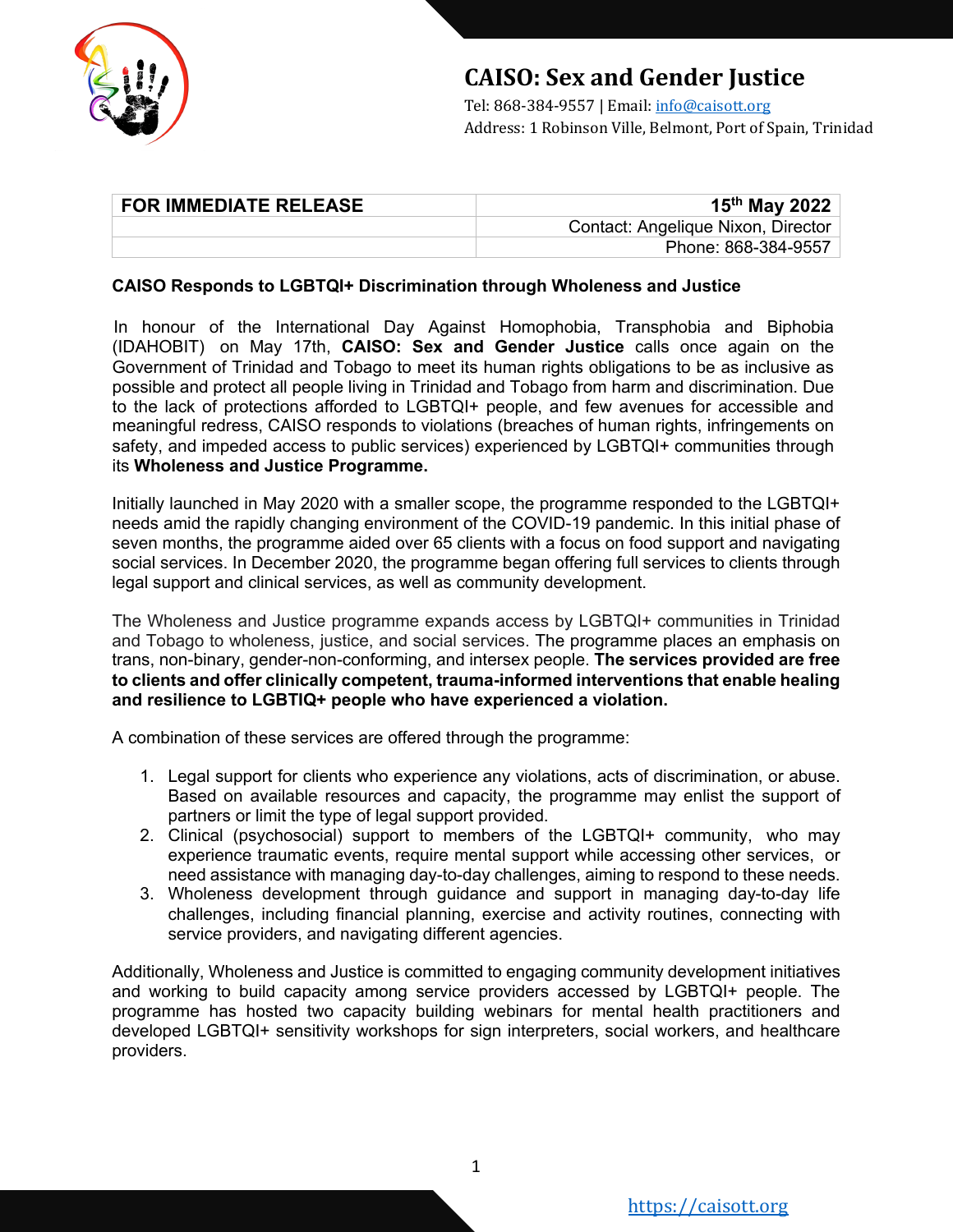

## **CAISO: Sex and Gender Justice**

Tel: 868-384-9557 | Email: info@caisott.org Address: 1 Robinson Ville, Belmont, Port of Spain, Trinidad

**This year, in recognition of IDAHOBIT and our continued efforts to ensure LGBTQI+ protection and inclusion, CAISO is sharing its Wholeness and Justice Insights Report** from the first full year of providing services to LGBTQI+ communities (December 2020 - December 2021). In 2021, the Wholeness and Justice programme enlisted 32 clients with just over 50% requiring clinical (psycho-social) support, and 30% requiring a combination of legal and clinical support. The report will be launched on IDAHOBIT on the CAISO website (caisott.org) after the virtual media conference (public access via Facebook,  $17<sup>th</sup>$  May at 10am).

**CAISO Director Angelique Nixon** states that "IDAHOBIT's 2022 global theme 'Our Bodies, Our Lives, Our Rights' resonates deeply for the work of CAISO's Wholeness and Justice programme. Key insights reveal the everyday institutional and social discrimination and lack of access to freedoms and protections which LGBTQI+ people experience. CAISO started this work because of the lack of protections on the basis of sexual orientation or gender identity and the glaring gaps in legislation, policies, and social services. Hence our continued call for amendments to the Equal Opportunity Act."

For many members of LGBTQI communities, access to safe and affordable housing, as well as employment opportunities, are prominent challenges, exacerbated by the social and economic fallout of the COVID-19 pandemic. A significant number of the LGBTQI+ people who approached the programme had their livelihoods considerably affected by the COVID-19 pandemic and resulting restrictions in Trinidad and Tobago. With a reduced or total loss of income, it became increasingly difficult for these members of the community to sustain themselves and their dependents. In addition the continued existence of institutional and social discrimination against LGBTQI+ people, most identifiably recognised in the lack of codified protections for persons on the basis of sexual orientation and gender identity, consolidate experiences of minority stress and endurance trauma.

The work of the programme further reveals that there is a continued need for substantive and procedural legal support for LGBTQI+ people as many may not know they have been violated or that redress may be available. This is a strong indicator that more work has to be done to ensure members of the community can thoroughly engage in self-advocacy. The programme has provided legal assistance with lodging police reports, requesting police intervention and assistance with service of court documents, submitting court applications, and the general care and conduct of legal matters, among many other services. However, there remains a general sense of hesitation and/or unwillingness to pursue legal action or engage these services. This is reflected in the disparity between the number of individuals who sought legal consultation and those that agreed to receive legal services. Many who come to the programme have shared general anxieties surrounding engaging legal processes with some opting to not pursue legal redress due to the fear for their safety (or that of persons acting on their behalf), and retaliation from their perpetrators.

**CAISO Director Elron Elahie** notes that "the provision of legal services supported by psychosocial intervention is critical for LGBTQI+ communities in Trinidad and Tobago. The compounded effect of often intimidating and unfriendly judicial and public services, the lack of codified protections on the basis on sexual orientation and gender identity, and continued social discrimination makes justice-seeking very difficult for many LGBTQI+ people. Particularly for people who are working class and have limited access to networks and connections."

https://caisott.org